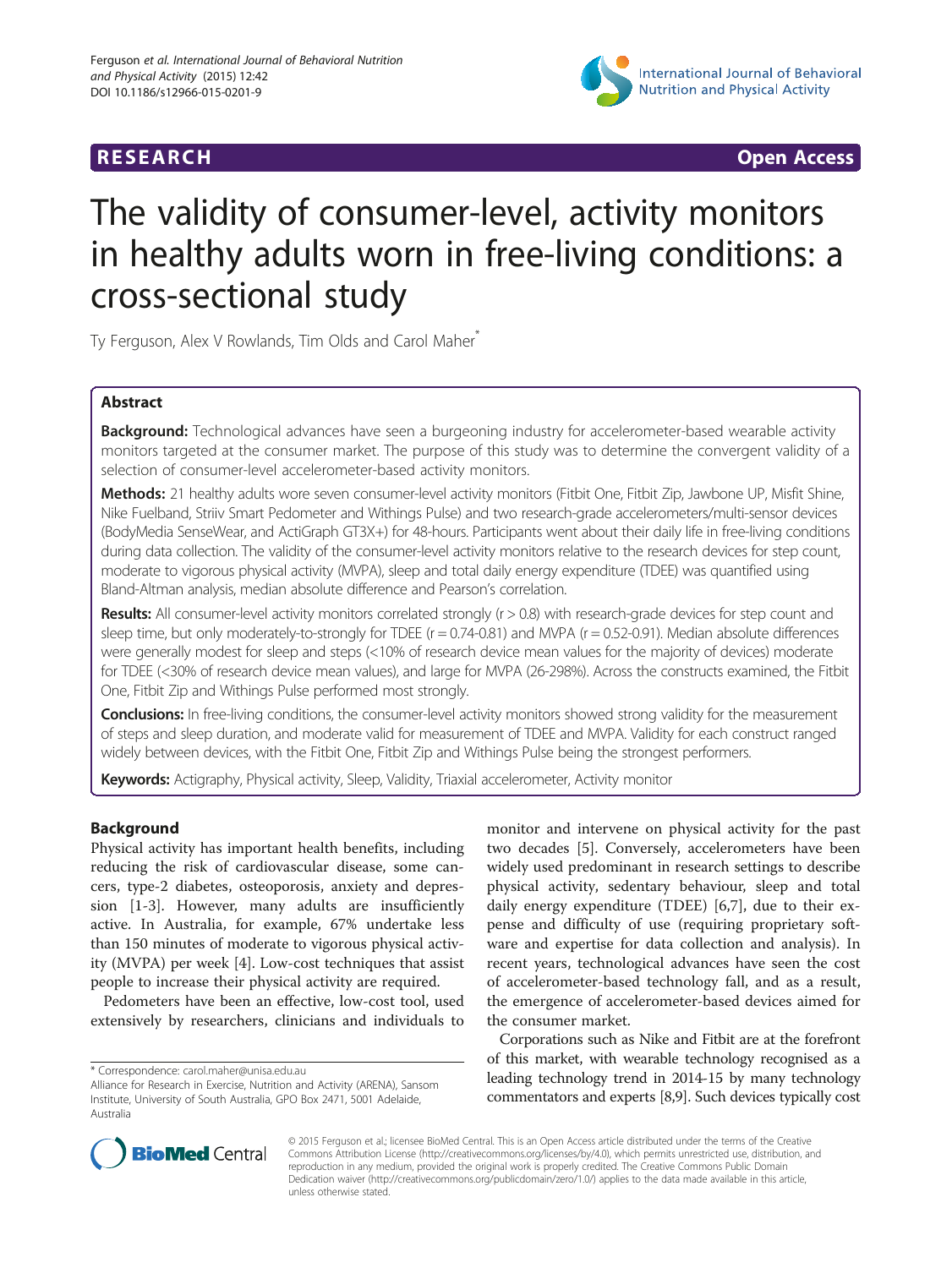\$USD50-100, making them considerably cheaper than research-grade accelerometers. Many consumer-level devices have displays for immediate feedback and associated free mobile and internet-based applications, providing users with feedback on a variety of metrics including step count, calories burned, stairs climbed, distance travelled, active time and sleep. Some devices also offer the ability to interact with other users via online social networks, which has been shown to have potential benefits for positive health behaviour change [\[10\]](#page-8-0). Several manufacturers claim their devices accurately capture activity levels whilst worn on various body sites (e.g. Misfit Shine can be worn on a necklace, wrist band, bra or waist band). Considering these features and flexibility, consumer-level activity monitors, coupled with smartphone technology, have vast potential to enhance user experience and utility [\[11\]](#page-8-0).

While these new activity monitors offer considerable promise to researchers and clinicians working to assist people to increase their physical activity, monitor energy balance and modify their sleep behaviours, a major limitation to the adoption of these devices in research and clinical settings is the limited scientific evidence regarding their reliability and validity. To date, the Fitbit devices have received the most attention, with a small number of studies scrutinising the validity of various outputs. Dannecker and colleagues [[12\]](#page-8-0) examined the ability of the original Fitbit (now twice superseded – first by the "Ultra" and now by the "One") to measure active energy expenditure among 19 healthy young adults, and found that it underestimated 4-hour energy expenditure by 28% compared with indirect calorimetry (the gold standard physical activity measure). Montgomery-Downs and colleagues [\[13\]](#page-8-0) found that the original Fitbit overestimated sleep by 67 minutes  $(SD \pm 51)$  relative to polysomnography. More recently, Takacs and colleagues [[14](#page-8-0)] examined the ability of the Fitbit "One" to count steps during treadmill walking among 30 healthy adults. Participants ambulated at five different speeds for five minutes at each speed, wearing three Fitbit devices (at each hip and in the front pocket of the dominant side). Using direct observation as the criterion, excellent validity (0.97-1.00) and inter-device reliability (99% agreement) were reported, regardless of walking speed or device wear site.

Given the large number of activity monitors now commercially available, methodologies which evaluate them simultaneously are required in order to determine the relative utility of these devices. A recent study by Fulk and colleagues [\[15\]](#page-8-0) compared the validity of the Fitbit Ultra (now superseded), Nike Fuelband and a traditional pedometer (Yamax SW-701) in people with stroke and traumatic brain injury ( $n = 50$ ) during a two minute walk test. It was found that the Fitbit Ultra was the most accurate device (95% agreement with direct observation), followed by the Yamax (85%), and the Nike Fuelband (66% accuracy), highlighting that validity can vary widely. Lee, Kim and Welk [\[16](#page-8-0)] examined the validity of eight consumer-level devices for estimating energy expenditure in healthy young adults  $(n = 60)$ . During a 69 minute protocol in a laboratory setting, the consumer-level devices were compared against an indirect calorimetry criterion. The devices were ranked based on percent accuracy, as follows: BodyMedia FIT (90.7% accuracy), Fitbit Zip (89.9%), Fitbit One (89.6%), Jawbone UP (87.8%), Actigraph GT3X (87.4%), DirectLife (87.2%), Nike Fuelband (87%) and Basis BI Band (76.5%). To date, it appears that no studies have scrutinised a large number of devices simultaneously for other variables provided by the devices (e.g. sleep time and MVPA), and no studies thus far have examined the devices in free-living conditions.

This study aimed to address these deficits, by comparing a selection of consumer-level devices against two commonly used research-grade accelerometers in freeliving adults. Our hypothesis was that all devices would correlate strongly with the research-grade devices on measures of step count, MVPA, TDEE, and sleep time, and show small absolute differences.

### **Methods**

#### Study design

This study used a cross-sectional design to assess the concurrent validity of consumer-level activity monitors as measures of physical activity and sleep, compared to previously validated research-level accelerometers.

## Consumer-level activity monitors

Seven devices were examined: Fitbit One (Fitbit, Inc., San Francisco, CA, US), Fitbit Zip, Jawbone UP (Jawbone, San Francisco, CA, US), Misfit Shine (Misfit, San Francisco, CA, US), Nike Fuelband (Nike, Inc., Oregon, WA, US), Striiv Smart Pedometer (Striiv, Inc. Redwood City, CA, US), and Withings Pulse (Withings, Issy les Moulineaux, France). Devices were chosen based on those available to the authors for purchase between February and August 2013. The total number of consumer-level devices was capped at seven, based on the feasibility of participants concurrently wearing this number of devices (in addition to two reference devices). All of the activity monitors measure various physical activity parameters, with four also measuring sleep-related parameters (Table [1\)](#page-2-0). Additionally all devices included the option of being worn at the hip and/or the wrist.

#### Reference devices

The consumer-level devices were compared with two research grade tri-axial accelerometers/multi-sensor devices: BodyMedia SenseWear Model MF (BodyMedia Inc., Pittsburg, PA, USA) and ActiGraph GT3X+ (Actigraph,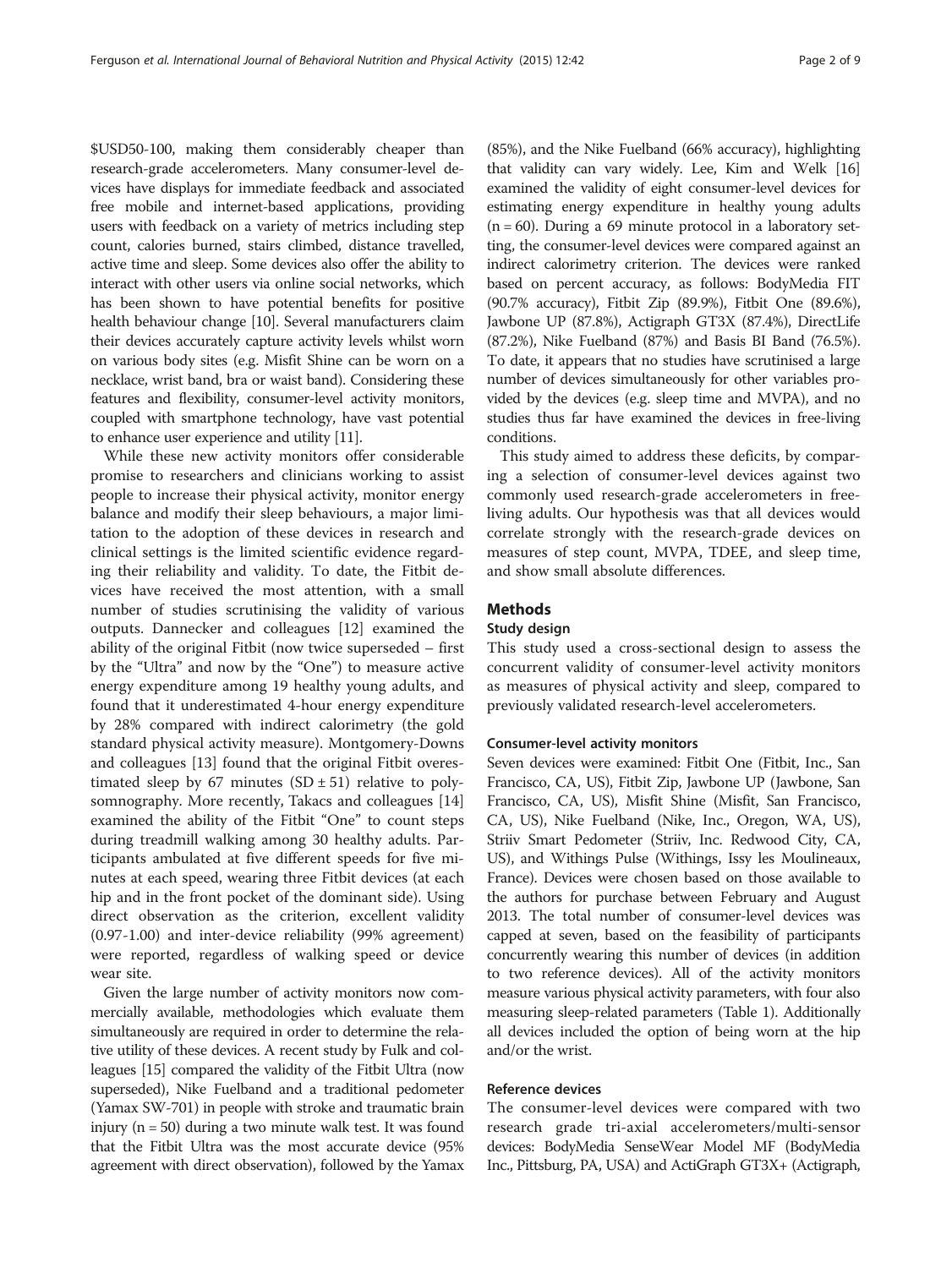| <b>Device</b>              | Actigraph<br>$GT3X+$                                                      | <b>BodyMedia</b><br><b>SenseWear</b>                                | <b>Fitbit one</b>                                                      | Fitbit zip                                                                   | Nike fuelband                           | Jawbone UP                            | <b>Striiv</b><br><b>Smart</b><br>Pedometer | Misfit<br>Shine            | <b>Withings Pulse</b>                                                                       |
|----------------------------|---------------------------------------------------------------------------|---------------------------------------------------------------------|------------------------------------------------------------------------|------------------------------------------------------------------------------|-----------------------------------------|---------------------------------------|--------------------------------------------|----------------------------|---------------------------------------------------------------------------------------------|
| Released                   | Sep 2011                                                                  | <b>July 2010</b>                                                    | Sep 2012                                                               | Sep 2012                                                                     | Feb 2012                                | Nov 2012                              | Apr 2012                                   | Aug 2013                   | June 2013                                                                                   |
| <b>Retail Price (USD)</b>  | \$249.00                                                                  | \$1417.95                                                           | \$99.95                                                                | \$59.95                                                                      | \$149.00                                | \$129.99                              | \$99.95                                    | \$119.95                   | \$99.95                                                                                     |
| <b>Parameters Measured</b> |                                                                           |                                                                     |                                                                        |                                                                              |                                         |                                       |                                            |                            |                                                                                             |
| Steps                      |                                                                           |                                                                     |                                                                        |                                                                              |                                         |                                       |                                            |                            |                                                                                             |
| Distance                   |                                                                           |                                                                     |                                                                        |                                                                              |                                         |                                       |                                            |                            |                                                                                             |
| Calories burned            | ×                                                                         |                                                                     |                                                                        |                                                                              |                                         |                                       |                                            |                            |                                                                                             |
| Elevation                  | ×                                                                         | ×                                                                   |                                                                        |                                                                              |                                         | ×                                     |                                            | ×                          |                                                                                             |
| Sleep time                 | ×                                                                         |                                                                     |                                                                        |                                                                              | ×                                       |                                       | ×                                          |                            |                                                                                             |
| Sleep quality              | ×                                                                         |                                                                     |                                                                        |                                                                              | ×                                       |                                       | ×                                          |                            |                                                                                             |
| Active time                |                                                                           |                                                                     |                                                                        |                                                                              |                                         |                                       |                                            |                            |                                                                                             |
| Wear site                  | Right hip                                                                 | Left upper arm                                                      | Right hip                                                              | Right hip                                                                    | Left wrist                              | Left wrist                            | Right hip                                  | Left wrist                 | Right hip                                                                                   |
| Set up parameters          | H, W, Sex, DOB.<br>80 Hz 1 s epoch<br>LFE off                             | H, W, Sex, DOB,<br>Handedness                                       | H, W, Sex, DOB                                                         | H, W, Sex, DOB                                                               | H, W, Sex, DOB                          | H, W, Sex, DOB                        | H, W, Sex,<br><b>DOB</b>                   | H, W, Sex,<br><b>DOB</b>   | H, W, Sex, DOB                                                                              |
| Set up software            | Actilife v6.6.3                                                           | Sensewear<br>Professional 7.0                                       | Fitbit iPhone<br>app v2.0.1                                            | Fitbit iPhone app<br>V2.0.1                                                  | Nike + Fuelband<br>iPhone app<br>V2.0.0 | UP by Jawbone<br>iPhone app<br>V2.8.1 | Inbuilt device<br>software                 | Shine iPhone<br>app v1.4.0 | Withings Health<br>Mate iPhone app<br>V1.21                                                 |
| <b>Analysis</b>            | Actilife v6.6.3<br>MVPA (Freedson<br>et al. cut-points)<br>(21) Steps/day | Sensewear<br>Professional 7.0<br>TEE MVPA $=$ > 3<br>METs Steps/day | 'Fitbit' iOS app v2.0.1<br>and via FitBit online<br>dashboard software | 'Fitbit' iOS app<br>v2.0.1 and via<br>Fitbit online<br>dashboard<br>software | 'Nike + Fuelband'<br>$iOS$ app $v2.0.0$ | 'UP by Jawbone'<br>$iOS$ app $v2.8.1$ | Inbuilt device<br>software                 | 'Shine' iOS<br>app v1.4.0  | 'Withings Health<br>Mate' iOS app v1.20<br>and via Withings<br>online dashboard<br>software |

## <span id="page-2-0"></span>Table 1 Device details, set up parameters and analysis software

LFE = low frequency extension; H = height; W = weight; DOB = date of birth; MVPA = moderate to vigorous physical activity; MET = metabolic unit.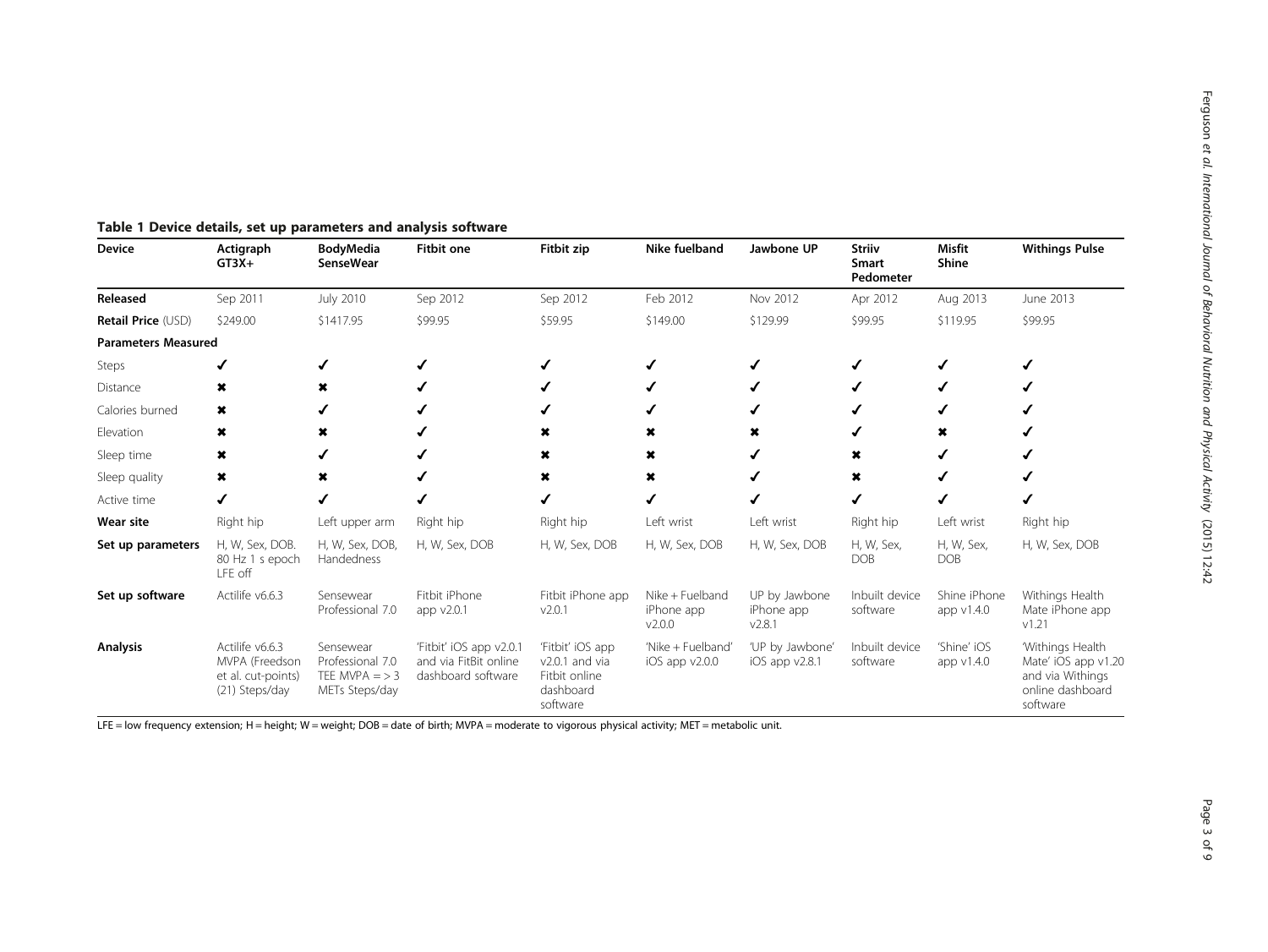Pensicola, FL, USA). The reference devices collectively have accepted reliability and validity as free-living measures of physical activity and sleep time. Specifically, the SenseWear has been validated for TDEE under free-living conditions against doubly-labeled water [[17-19\]](#page-8-0) yielding strong correlations (ICC =  $0.66 - 0.80$ ) and small biases ( $-22$  to  $+112$  kcal/ day). Additionally, SenseWear has been validated as a measure of sleep time compared with polysomnography (epochby-epoch agreement = 79.9% [[20](#page-8-0)] and total sleep time  $r = 0.84$  [\[21](#page-8-0)]). The GT3X+ has been shown to be a valid measure of both step count compared with observation (percentage error <1.5% [[22\]](#page-8-0); percentage error ≤1.1% [\[23\]](#page-8-0); ICC  $\geq$ 0.84 [\[24](#page-8-0)]) and MVPA compared to indirect calorimetry  $(r = 0.88)$  [\[25](#page-8-0)].

#### Study population

A convenience sample of 21 healthy participants was recruited. Participants were eligible for inclusion if they were aged 18 years or over, lived in metropolitan Adelaide, South Australia, and could ambulate without walking aids. Participants were excluded if they experienced an injury or illness affecting their mobility (self-reported).

#### Procedure

The University of South Australia Human Research Ethics Committee approved this study and all participants provided informed consent prior to commencing the study. Participants attended an appointment at which demographic data (date of birth, sex and dominant side) were obtained, with height and mass measured following standardized procedures [\[26\]](#page-8-0). All devices were set up with unique user accounts using the parameters detailed in Table [1](#page-2-0) [[27](#page-8-0),[28](#page-8-0)].

All nine devices were fitted to the participant in the following locations: SenseWear on the left upper arm; Fuelband, UP and Shine on the left wrist; GT3X+, One, Zip, Pulse and Striiv on the right side of the waist on an elasticised belt. Where consumer-level devices were designed for multiple wear locations, devices suitable for wrist wear were worn on the wrist; otherwise the device was worn on the waist. Placement order of the devices at the wrist and waist was randomised.

Participants were instructed to leave all devices on simultaneously for approximately 48 hours (including sleep, but excluding showering) in order to capture a full overnight sleep episode as well as a to 24-hours of activity data from midnight to midnight. The wear period was not limited to a particular period of the week (i.e. not restricted to weekdays only or weekends only) and no guidelines or restrictions on activity levels or sleep were provided, in order to ensure the study broadly represented free-living conditions. Participants were instructed in how to turn sleep mode on and off for the relevant devices (Shine, Pulse, One, UP). Participants were not given access to any of the device software or account information and were also instructed not to turn off, modify or change any device wear locations once fitted. Devices were collected after the 48-hour wear period. Data collection took place in November-December 2013.

#### Statistical analyses

Data relating to physical activity were limited to the full calendar day (24 hour period midnight to midnight) after initialisation. Data relating to sleep were limited to the first night of sleep (24-hour period midday to midday, excluding naps) following initialisation. Data were extracted using the proprietary software for all consumer devices, in the same fashion that a consumer would utilise the software, and were visually checked for outliers. Participants were asked about any non-wear periods, and all indicated full compliance (that is, removal only for bathing). Compliance was checked using the two reference devices (Sensewear, which automatically detects non-wear time, and Actigraph, where we used a criterion of 30 minutes of continuous zero readings), and the data confirmed the participants' reports.

Participants' demographic data were analysed descriptively. Device validity was determined for four key constructs: step count (steps/day); MVPA (minutes/day); TDEE (calories/day); and sleep time (minutes/night). Devices were omitted from analysis in a particular construct if the device did not measure that construct.

Step count was determined by comparing the consumerlevel activity monitors with the GT3X+. The validity of both TDEE and sleep time were determined by comparing the consumer-level activity monitors with the SenseWear, on the basis that it had best established validity for these constructs out of the two research devices [[20,17\]](#page-8-0). Many of the consumer devices provided outputs for multiple aspects of the physical activity intensity spectrum. After extensive discussion, it was decided that analyses in this study would focus on MVPA, on the basis that it has well established health benefits, is widely reported in the scientific literature, and because it is the focus of public health physical activity guidelines. Validity of MVPA was determined by comparing the consumer-level activity monitors with the GT3X+ [\[25\]](#page-8-0). No consumer-level activity monitors explicitly measured MVPA, however Striiv, Shine, UP, One, and Zip all measured either total 'active minutes' or breakdowns of active minutes according to intensity (e.g. 'light,' 'moderate' and 'very' categories by Fitbit software). A consensus approach amongst the research team was used to determine which consumer-level device outputs most closely reflected MVPA, and the following were agreed on: One: sum of very active and moderate physical activity; Zip: sum of vigorous and moderate physical activity; UP: active time; Striiv: active time; Shine: sum of "kinda", "pretty" and "very" active.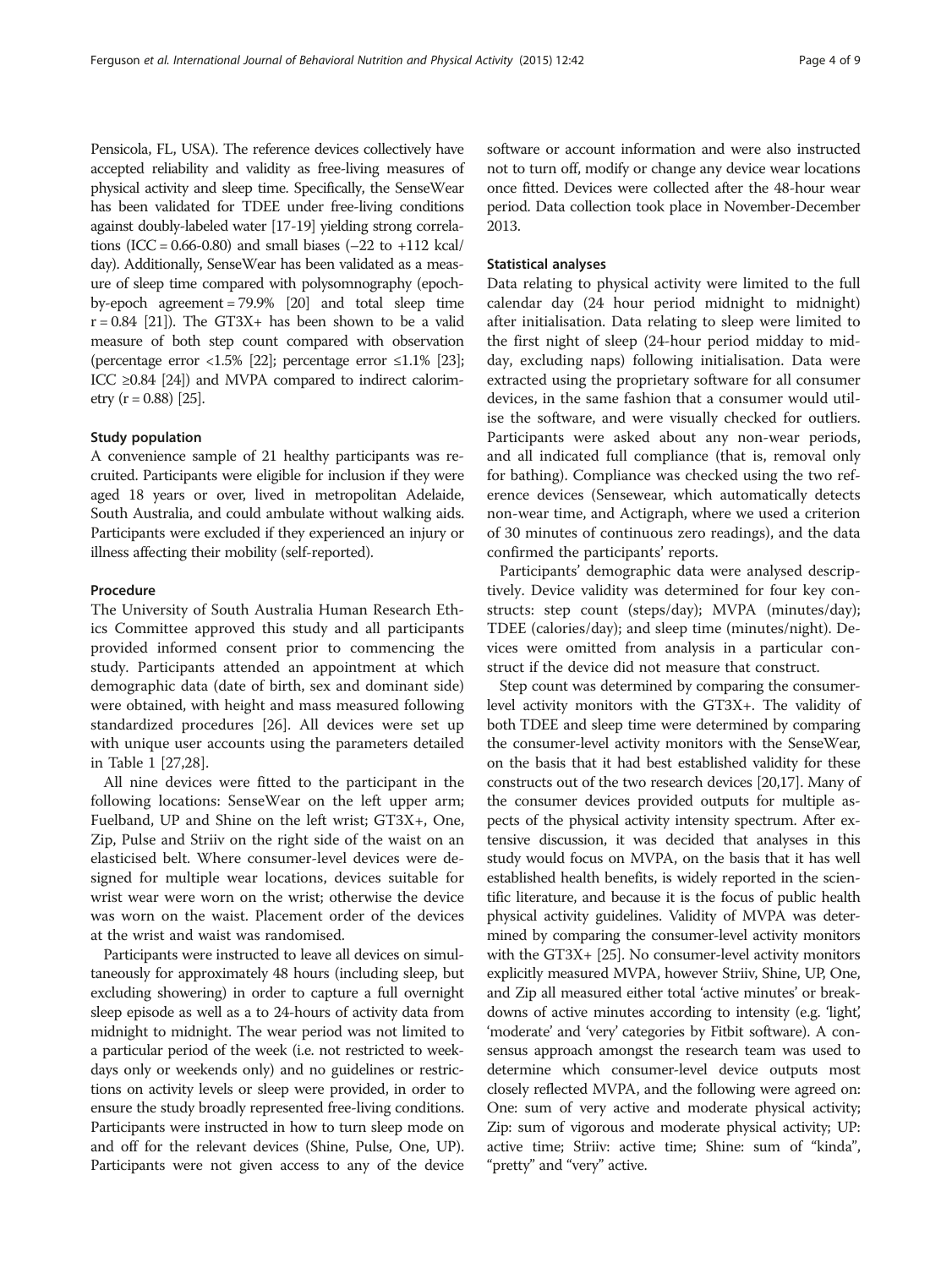

Validity on all four constructs was quantified using Bland-Altman analysis (bias and limits of agreement), Pearson's r, and the median absolute difference (MAD) between the research and consumer-level devices. The median absolute difference was used because data were highly skewed.

A priori power analyses were undertaken based on existing data on correlations among various research devices, which suggested that the correlation between consumer-level and research devices would be about 0.85. If the actual population correlation between consumer-level and research devices was 0.85, then a target sample size of 21 would yield, in 95% of cases, a sample correlation between 0.65 and 0.94.

## Results

Twenty-one potential participants were approached; all met the eligibility criteria, were available during the study period (November - December 2013), agreed to participate and completed the study. Gender distribution was approximately equal with 10 males (BMI  $27.3 \pm 3.2$ ) and 11 females (BMI  $25.5 \pm 5.2$ ), with ages ranging from 20 to 59 years (mean age  $32.8 \pm 10.2$  years). All participants were right hand dominant.

All 21 participants wore the full set of devices for the 48-hour duration, however some data were lost due to data extraction error (7 sets MVPA each for One and Zip), device malfunction (1 set steps each for Fuelband, Zip, Pulse; 1 set TDEE each for Zip and Pulse; 1 set MVPA for Zip; 1 set sleep for Pulse), and participant error (2 sets sleep for One). No data were lost from the two reference devices.

Figure 1 shows a scatterplot of Pearson's r against the MAD (as a % of the mean of the relevant research device) for all four outputs. Correlations and differences varied between constructs. Steps demonstrated a trend towards having the strongest correlations and smallest differences. This pattern was closely followed for sleep. For TDEE, correlations and differences were modest.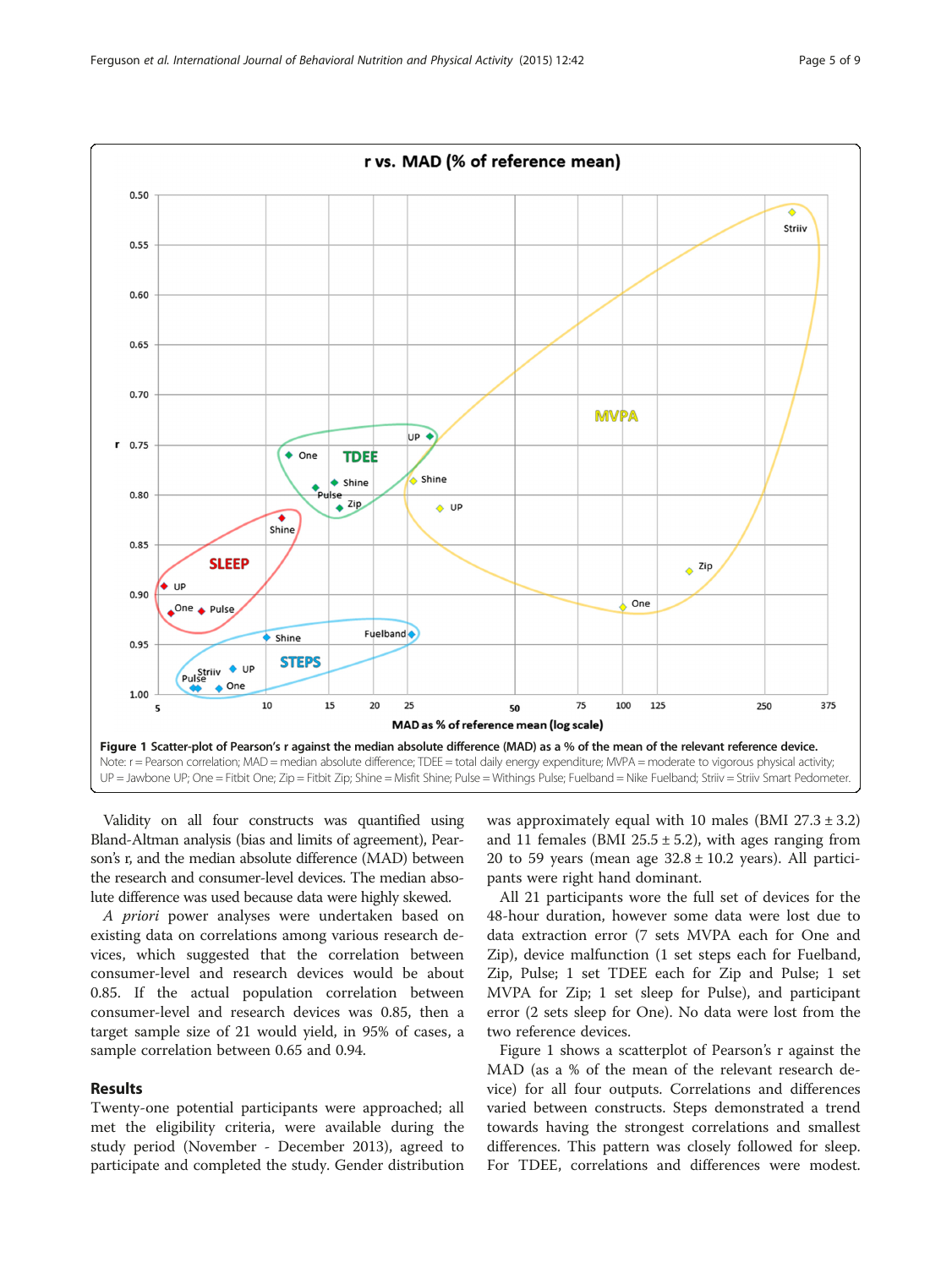## Nike fuelband Striiv smart pedometer Misfit shine Jawbone UP Withings pulse Fitbit zip Fitbit one **STEPS** Reference BS GT3X+ BS BS GT3X+ GT3X+ GT3X+ GT3X+ Reference mean (SD) 9959 (4844) 10516 (5070) 9959 (4844) 9959 (4844) 10516 (5070) 10516 (5070) 10516 (5070) r 0.94 0.99 0.94 0.97 0.99 0.99 0.99 ICC 0.80 0.95 0.90 0.97 0.99 0.98 0.95 MAD 2551 679 1002 806 660 447 779 Range of differences -5309 to +143 -679 to +1887 -4693 to +1804 -1978 to +2252 -2386 to +832 -970 to +1596 -890 to +1849 Bias -2529 675 -1054 -251 -632 464 584 LoA (U) 910 2089 2288 1889 663 1799 1980 LoA (L) -5968 -739 -4395 -2391 -1927 -871 -813  $\textsf{MVPA (min)}$  Reference  $\textsf{GT3X+}$   $\textsf{GT3X+}$   $\textsf{GT3X+}$   $\textsf{GT3X+}$   $\textsf{GT3X+}$   $\textsf{GT3X+}$ Reference mean (SD) 58.5 (37.6) 58.5 (37.6) 58.5 (37.6) 58.5 (37.6) 58.5 (37.6) r 0.52 0.79 0.81 0.88 0.91 ICC 0.08 0.79 0.70 0.36 0.46 MAD 174.3 15.2 18.0 89.8 58.6 Range of differences  $+77.0$  to  $+299.3$   $-79.7$  to  $+36.3$   $-4.7$  to  $+96.5$   $+10.0$  to  $+157.2$   $+1.0$  to  $+137.2$ Bias 190.4 -5.2 22.7 85.7 65.9 LoA (U) 344.9 45.3 68.2 172.1 154.9 LoA (L) 35.9 -55.8 -22.7 -0.8 -0.8 -23.2 TDEE (kcal) Reference BS BS BS BS BS Reference mean (SD) 3005 (569) 3005 (569) 3005 (569) 3005 (569) 3005 (569) r 0.79 0.74 0.79 0.81 0.76 ICC 0.51 0.27 0.54 0.57 0.55 MAD 349 468 866 415 484 349 Range of differences -996 to +100 = 1937 to -94 -1284 to -58 -1145 to +218 -1724 to -83 Bias -479 -479 -898 -533 -497 -475 -475 -988 -533 -497 -475 LoA (U) 214 -150 170 158 265 LoA (L) -1172 -1647 -1236 -1152 -1216 SLEEP (min) Reference BS BS BS BS Reference mean (SD) 423.6 (73.5) 423.6 (73.5) 423.6 (73.5) 423.6 (73.5) r 0.82 0.89 0.92 0.92 ICC 0.71 0.85 0.87 0.90 MAD 47.0 22.0 28.0 23.0 Range of differences  $-61$  to  $+125$   $-31$  to  $+132$   $-17$  to  $+104$   $-45$  to  $+76$ Bias 44.2 23.5 24.4 15.9 LoA (U) 135.3 96.2 95.2 82.9  $\text{LoA (L)}$  -46.9 -49.2 -46.5 -51.0

<span id="page-5-0"></span>Table 2 Means (SD), correlations, median absolute difference, and bland altman output for each device on the constructs of steps, MVPA, TDEE and sleep

Note: BS = BodyMedia SenseWear; GT3X + = ActiGraph GT3X+; MVPA = Moderate to Vigorous Physical Activity; MAD = Median Absolute Difference; LoA (U) = Limits of Agreement (Upper); LoA (L) = Limits of Agreement (Lower); TDEE = Total Daily Energy Expenditure.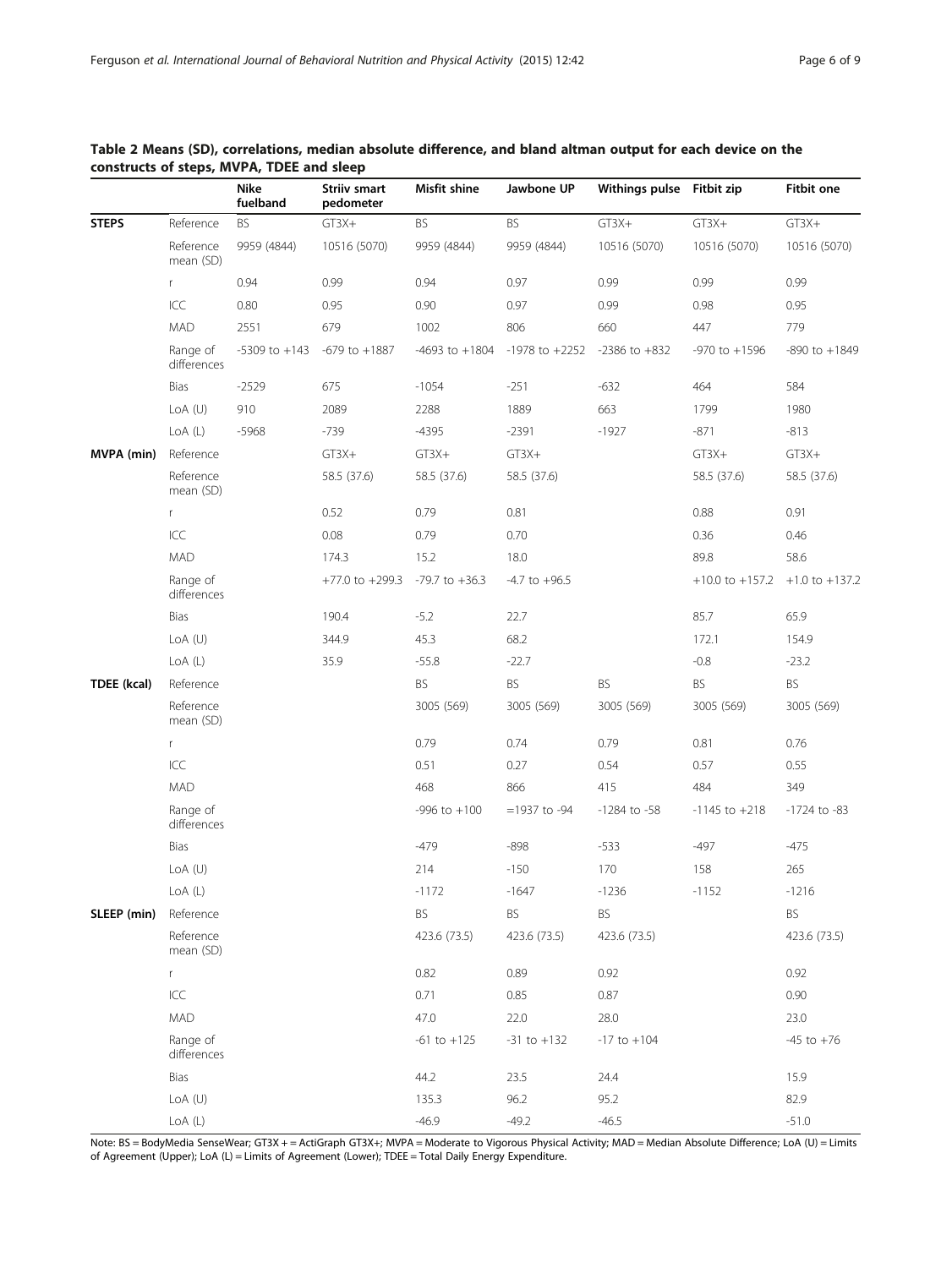Trends were difficult to determine for MVPA, with correlations and differences varying.

Table [2](#page-5-0) shows the correlation, MAD, bias, and 95% limits of agreement for steps, MVPA, TDEE, and sleep time assessed by the consumer-level devices relative to the research devices.

All of the consumer-level devices measured steps, and correlations with reference devices were very strong  $(r =$ 0.94-0.99). Bland-Altman analyses suggested that three of the devices slightly over-counted (Striiv, Zip, One) while four under-counted (Fuelband, Shine, Up, Pulse). Of note, the Fuelband, on average, undercounted daily steps by 2,529 (reference device (SenseWear) mean = 9,959 steps per day).

Five of the consumer-level devices (Striiv, Shine, Up, Zip, One) were considered to measure a parameter similar or equivalent to MVPA time (as defined in section 2.10). Correlations between readings from the consumer-level devices and reference devices ranged from weak to strong  $(r = 0.52 - 0.91)$ . Bland-Altman analyses showed large differences between the mean values reported by the consumerlevel devices and the reference devices: the Shine, for example, under-counted (mean = 53.3 min of MVPA compared to reference device  $(GT3X+)$  mean = 58.5 min), while the Striiv over-counted (mean = 249 min of MVPA compared to reference device (GT3X+)).

Of the five consumer-level devices (Shine, Up, Pulse, Zip, One) that measured TDEE, correlations with the reference devices were moderate to strong  $(r = 0.74$ -0.81). Bland-Altman analyses suggest all devices considerably underestimated TDEE compared to the reference device (SenseWear, mean = 3005 kcal), ranging from 475 kcal (One) to 898 kcal (UP).

Of the four consumer-level devices (Shine, Up, Pulse, One) that measured minutes of sleep, all correlated strongly with the reference device  $(r = 0.82 - 0.92)$ . Bland-Altman analyses showed all devices overestimated minutes of sleep - most notably, the Shine (mean = 44 min) compared to reference device (SenseWear) mean = 424 min).

## Discussion

This study aimed to examine the validity of a range of consumer-level activity monitors across a range of variables in free-living conditions. In general, the consumerlevel devices were highly accurate in measurement of steps, and quite accurate for sleep quantity. However, measures of TDEE and MVPA were less accurate, in general demonstrating moderate to strong correlations with the research-grade accelerometers, but often large MADs. Within each activity construct, the validity of the consumer-level devices varied markedly. Across the domains, the One, Zip and Pulse generally performed strongly.

Steps were generally counted with a high degree of accuracy by the consumer-level activity monitors, though two devices substantially undercounted steps (MADs of 10% for Shine and 26% for Fuelband) and hence underperformed compared to conventional pedometers (such as Yamax; [[29\]](#page-8-0)). The findings of the current study, favouring the Fitbit activity monitors, concur with other studies which have similarly found them to be highly valid for measuring step counts in healthy subjects [\[14](#page-8-0)], and to perform better than the Fuelband in patients with brain and stroke injury [[15\]](#page-8-0). The findings of the present study extend this previous research by indicating that these devices can accurately measure steps in free-living conditions over longer durations, as opposed to treadmill walking for 25 minutes [\[14](#page-8-0)].

One of the advantages offered by some of the consumerlevel devices examined in the current study is the ability to quantify sleep. Research-level accelerometers have been shown to be moderate to strong performers for sleep measurement [\[15,16](#page-8-0)], however the performance of the consumer-level activity monitors is relatively unknown. In the present study all four of the consumer-level devices that claimed to measure sleep duration performed reasonably well in relation to the research-level accelerometer, but consistently over-estimated sleep duration, and to a reasonably large magnitude (SenseWear;  $r = 0.82 - 0.92$ , MAD = 22-47 min). While little is presently known about the range of consumer-level accelerometers as measures of sleep, this tendency to over-report is similar to what was found in the systematic review. The only consumer-level device identified was the original Fitbit, in Montgomery-Downs et al's [[13](#page-8-0)] study of 24 healthy adults, where it was shown that, on average, this device significantly overreported total sleep time compared to a research accelerometer (Actiwatch; by 24 minutes) and polysomnography (by 67 minutes). The extent of over-estimation of sleep duration by the consumer devices is likely to reduce their utility for users, particularly if they are attempting to compare their sleep duration to external benchmarks (e.g. 6 - 8 hour sleep guidelines).

Five devices measured TDEE. In general, validity for devices related to TDEE was moderate to strong  $(r = 0.74$ -0.81; MAD = 12-29%). Of note, the two Fitbit devices (One and Zip) were superior to the Up when compared to the reference device. This is consistent with the findings of Lee, Kim and Welk [\[16\]](#page-8-0) when comparing a range of consumer-level devices to the gold standard measure of indirect calorimetry. Similar to Lee, Kim and Welk's [\[16](#page-8-0)] findings, all devices in the present study underestimated TDEE. Dannecker et al. [\[12\]](#page-8-0) also explored the validity of a superseded Fitbit device and found that it underestimated energy expenditure (compared to indirect calorimetry) by almost twice as much as the Fitbits in Lee, Kim and Welk's [[16](#page-8-0)] study and the present study, suggesting that this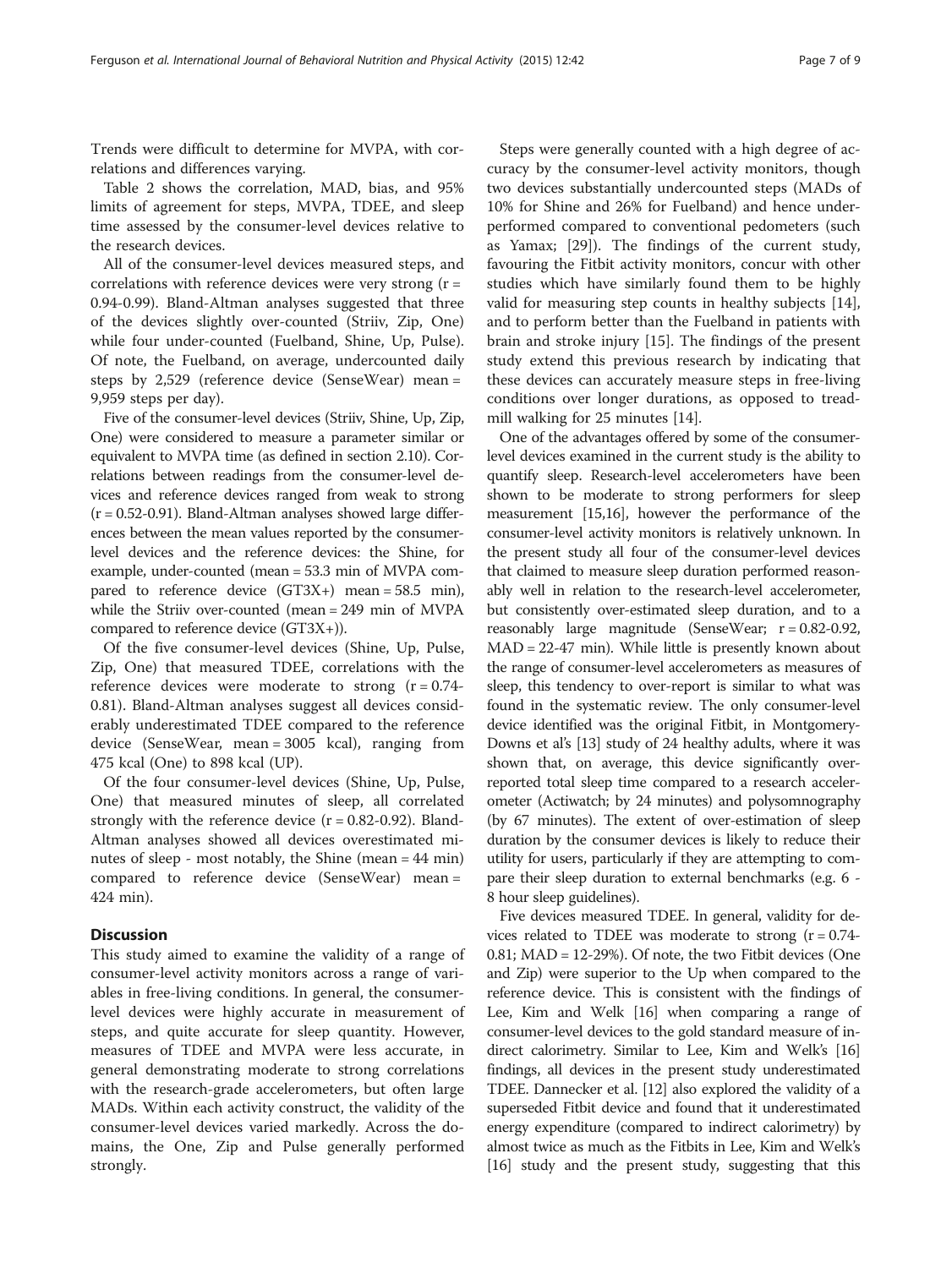variation might be a reflection of device accuracy improving with model updates.

Finally, all of the devices measured some aspect of physical activity duration, although the way this was classified tended to vary and specific information regarding intensity cut-points was not provided by the manufacturers. The correlation-based analyses showed weak to strong correlations with the reference devices  $(r =$ 0.52-0.91), however MADs were large (e.g. in the best case, the Shine underestimated MVPA by 15 minutes a day, or 26%, while the Striiv overestimated physical activity by 190 minutes a day, or 325%, both relative to the GT3X+). While MVPA is generally accepted as a yardstick of healthful physical activity in the research field, many of the devices provided feedback on multiple physical activity variables, and none were explicitly identified as MVPA, so the discrepancies here may arise both from definitional and measurement issues. Even within the accelerometry research field, there is considerable debate about how MVPA should be operationalised, with various cut-points proposed by different experts, leading to vastly different daily values and difficulty in comparing across studies [\[30](#page-8-0)]. Given this, it is suggested that the best interpretation of findings is that the weak to strong correlation coefficients are a preliminary indicator of reasonable validity of some of the consumer-level devices, and that the poor MAD values are probably reflective of issues with operationalisation. With no previous studies exploring the validity of these devices for measuring MVPA, further research is warranted.

Strengths of the current study are that the devices were tested in free-living conditions (the environment they are designed for) over a whole (24 hour) day. Additionally, a wide range of consumer and reference devices were used, allowing for comparison of the validity between devices. This represents a significant contribution over previous research into consumer accelerometers, which has tended to be laboratory-based and, in many cases, has only examined a small number of devices. Furthermore, this study examined several different variables collected by the devices (namely, steps, sleep quantity, TDEE and physical activity), giving a more complete picture of their capabilities.

The study has a number of limitations, which should be acknowledged. The number of consumer devices scrutinised in this study was limited to seven due to concerns around participant burden. It was beyond the scope of the study to examine all consumer devices available on the market. In addition, further devices have entered the market subsequent to data collection. Incomplete data sets were obtained for some variables (in particular, MVPA for the One and Zip) due to data extraction error, device malfunction and participant error, and caution should be taken when interpreting findings for these particular results. The

study protocol did not examine reliability and, due to being undertaken in free-living conditions, convergent validity, rather than criterion validity, was scrutinised. Some of the consumer-level devices purported to measure variables that none of the research devices measured (e.g. stairs ascended and sleep quality), thus they could not be assessed in the current study. While some of the consumer-level devices are promoted as being able to be worn on a variety of body sites, this study only examined the validity of such devices at one site, and it is important to note that validity is likely to vary at the different body locations.

The fact that moderate to strong correlations were produced for virtually all devices and variables provides preliminary evidence that all of the devices are reasonably valid for measuring the respective variables. However, the real world implications of the mediocre MAD results are mixed. It could be argued that so long as the device is reliable, it will provide users with sufficient feedback to successfully gauge and modify their behaviour. However, if consumers are using the devices to compare their behaviour to external benchmarks (e.g. physical activity or sleep guidelines) the inaccuracy experienced with some of the devices is likely to be a source of frustration. In particular, inaccuracies with the TDEE estimates suggest that these devices will be of little use to someone attempting to use the data to balance energy expenditure with energy intake.

For researchers considering using these devices, based on current evidence, it would appear that the Pulse and the two Fitbit devices (One and Zip) were the stronger performers. Validity did not reflect price, with the most expensive device (Fuelband) being one of the weakest performers, and the cheapest device (Zip) one of the best.

As a tool for objectively measuring physical activity in observational studies, the consumer-level devices risk participant reactivity (as they provide feedback to the wearer), a recognised issue with traditional pedometers. These consumer-level devices perhaps offer greatest potential as intervention tools. Particularly, the fact that they provide feedback on a range of variables makes them appealing for lifestyle interventions (e.g. simultaneously targeting physical activity and sleep). Additionally, the software associated with many of these devices offer new opportunities, such as the ability for researchers to monitor activity in real-time via the internet. Additionally, these devices tend to be stylish, unobtrusive and versatile, which may enhance participant wear time compliance.

Future research examining other aspects of the consumer-level devices, such as their reliability, acceptability, usability and durability are warranted. A challenge for the research in this field will be keeping pace with the rapidly evolving consumer market. Devices are